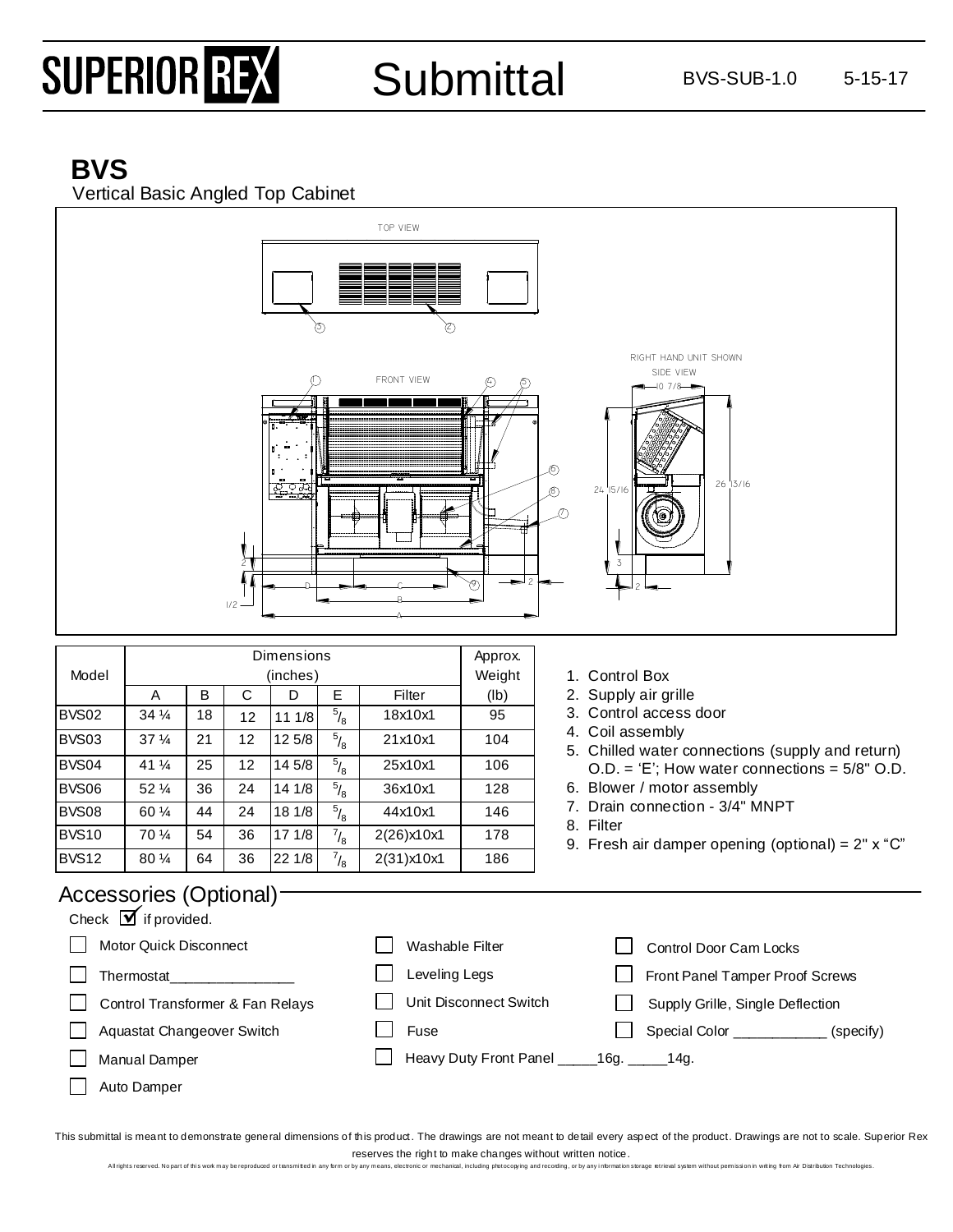## SUPERIOR REX

#### Accessories (Optional)

| Coil - 3/8" O.D. Copper Tube; 10 Fins/Inch Aluminum, Sine Wave |                        |  |  |
|----------------------------------------------------------------|------------------------|--|--|
| 2-Pipe                                                         |                        |  |  |
| 2-Row (STD.)<br>3-Row (STD.)                                   | 5-Row<br>4-Row         |  |  |
| 4-Pipe (Cooling Rows/Heating Rows)                             |                        |  |  |
| $3/1 - Row$<br>$2/1 - Row$                                     | $3/2-Row$<br>$4/1-Row$ |  |  |
| <b>Chilled Water Cooling</b>                                   | Hot Water Heating      |  |  |
| Glycol Cooling                                                 | <b>Glycol Heating</b>  |  |  |

#### **Motor**

| $Motor(s) - 3-speed PSC$<br>Standard<br>115V/60Hz/1ph. |              |                 | Optional:<br>208V/60Hz/1ph |                          |
|--------------------------------------------------------|--------------|-----------------|----------------------------|--------------------------|
|                                                        |              |                 | Total                      |                          |
|                                                        | Model        | <b>HP</b>       | Amps                       | 230V/60Hz/1ph            |
|                                                        | BVS02        | 1/30            | 0.50                       |                          |
|                                                        | BVS03        | 1/30            | 0.50                       | 277V/60Hz/1ph            |
|                                                        | BVS04        | 1/20            | 0.80                       |                          |
|                                                        | BVS06        | 1/20            | 0.80                       | Features:                |
|                                                        | BVS08        | 1/20            | 0.80                       | Automatic Reset          |
|                                                        | <b>BVS10</b> | $2 \times 1/20$ | 2x0.80                     | Thermal Overload         |
|                                                        | BVS12        | $2 \times 1/20$ | 2x0.80                     | <b>Protection System</b> |

#### Electric Heat – Single Phase (Optional)

|                |      |   |                                                     | Electric Heater kW Primary or Supplementary |           |           |
|----------------|------|---|-----------------------------------------------------|---------------------------------------------|-----------|-----------|
|                |      |   | 115 Volts                                           | 208 Volts                                   | 230 Volts | 277 Volts |
| Heater Voltage | Size |   | Blowers Min-Max kW Min-Max kW Min-Max kW Min-Max kW |                                             |           |           |
|                | 02   |   | $1-2$ kW                                            | $1-2$ kW                                    | $1-2$ kW  | $1-2$ kW  |
| 115V           | 03   |   | $1-3$ kW                                            | $1-3$ kW                                    | $1-3$ kW  | $1-3$ kW  |
| 208V           | 04   | 2 | 1-4 kW                                              | 1-4 kW                                      | $1-4$ kW  | 1-4 kW    |
|                | 06   | 2 | $1-4$ kW                                            | 1-6 kW                                      | $1-6$ kW  | 1-6 kW    |
| 230V           | 08   | 2 | 1-4 kW                                              | $1-8$ kW                                    | $1-8$ kW  | 1-8 kW    |
|                | 10   | 4 | 2-4 kW                                              | 2-8 kW                                      | 2-10 kW   | 2-10 kW   |
| 277V           | 12   | 4 | 2-4 kW                                              | 2-8 kW                                      | 2-10 kW   | 2-12 kW   |

This submittal is meant to demonstrate general dimensions of this product. The drawings are not meant to detail every aspect of the product. Drawings are not to scale. Superior Rex reserves the right to make changes without written notice.<br>rby any means, electronic or mechanical, including photocopying and recording, or by any information sto

All rights reserved. No part of this wok may be reproduced or tansmitted in any form or by any means, electronic or mechanical, including photocoping and recording, or by any information storage etrieval system without per